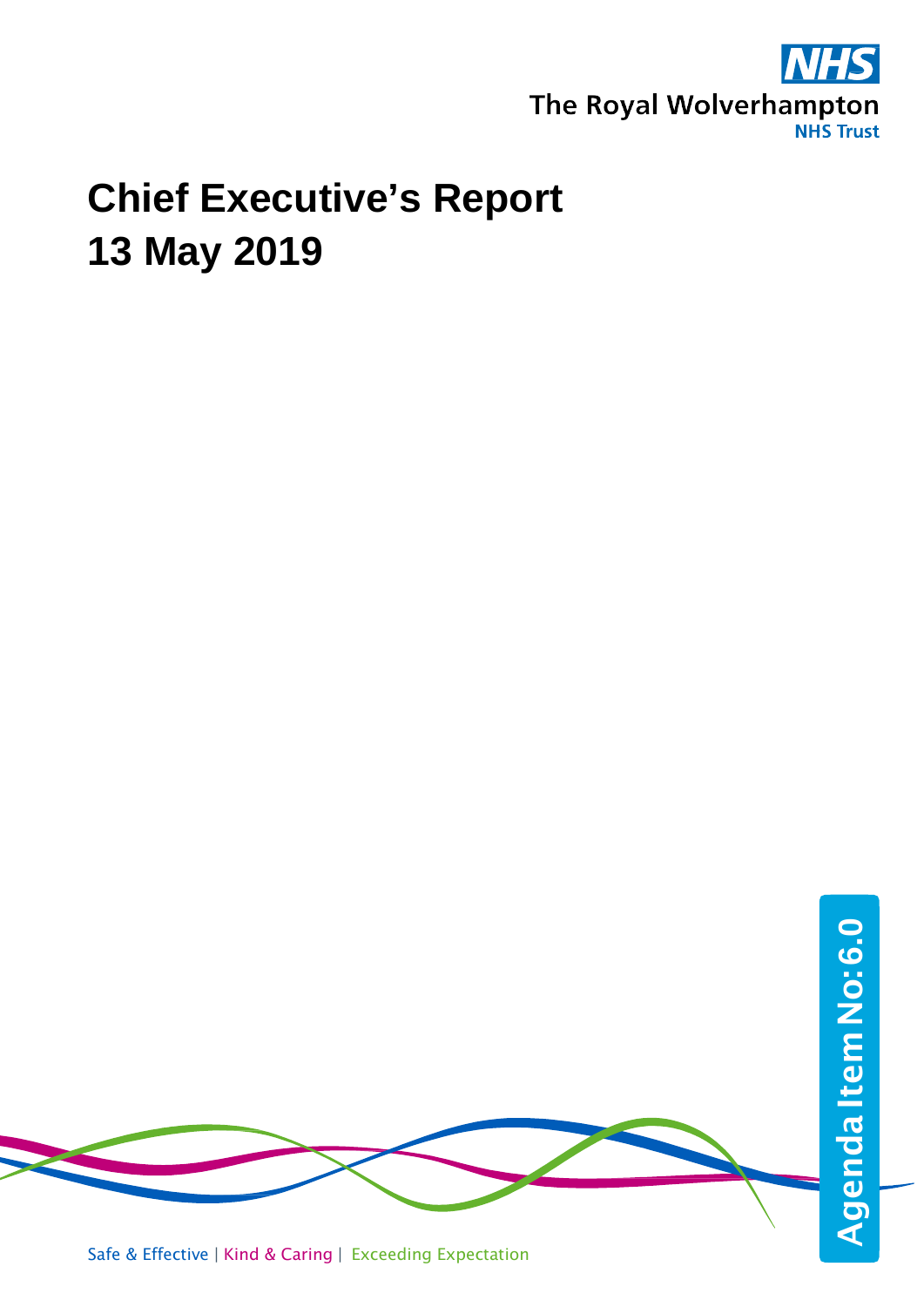**NHS** The Royal Wolverhampton

| NHS Trust |
|-----------|
|           |
|           |

| <b>Trust Board Report</b>                                      |                                                                                                                                                                                                                                                                                                                                                                                                                                              |  |
|----------------------------------------------------------------|----------------------------------------------------------------------------------------------------------------------------------------------------------------------------------------------------------------------------------------------------------------------------------------------------------------------------------------------------------------------------------------------------------------------------------------------|--|
| <b>Meeting Date:</b>                                           | 13 May 2019                                                                                                                                                                                                                                                                                                                                                                                                                                  |  |
| Title:                                                         | <b>Chief Executive's Report</b>                                                                                                                                                                                                                                                                                                                                                                                                              |  |
| <b>Executive</b><br><b>Summary:</b>                            | This report indicates my involvement in various events, policies recently<br>approved, and consultant appointments.                                                                                                                                                                                                                                                                                                                          |  |
| <b>Action</b><br><b>Requested:</b>                             | <b>Receive and note</b>                                                                                                                                                                                                                                                                                                                                                                                                                      |  |
| For the attention of the Board                                 |                                                                                                                                                                                                                                                                                                                                                                                                                                              |  |
| <b>Assure</b>                                                  | Assurance relating to the appropriate activity of the CEO.<br>$\bullet$                                                                                                                                                                                                                                                                                                                                                                      |  |
| <b>Advise</b>                                                  | None in this report.<br>$\bullet$                                                                                                                                                                                                                                                                                                                                                                                                            |  |
| <b>Alert</b>                                                   | None in this report.<br>$\bullet$                                                                                                                                                                                                                                                                                                                                                                                                            |  |
| Author +<br><b>Contact Details:</b>                            | Tel 01902 695950<br>Email gayle.nightingale@nhs.net                                                                                                                                                                                                                                                                                                                                                                                          |  |
| <b>Links to Trust</b><br><b>Strategic</b><br><b>Objectives</b> | 1. Create a culture of compassion, safety and quality<br>2. Proactively seek opportunities to develop our services<br>3. To have an effective and well integrated local health and care system that operates efficiently<br>4. Attract, retain and develop our staff, and improve employee engagement<br>5. Maintain financial health - Appropriate investment to patient services<br>6. Be in the top 25% of all key performance indicators |  |
| <b>Resource</b><br>Implications:                               | None                                                                                                                                                                                                                                                                                                                                                                                                                                         |  |
| <b>CQC Domains</b>                                             | <b>Responsive:</b> services are organised so that they meet people's needs.<br>Well-led: the leadership, management and governance of the organisation make sure it's<br>providing high-quality care that's based around individual needs, that it encourages learning and<br>innovation, and that it promotes an open and fair culture.                                                                                                     |  |
| <b>Equality and</b><br><b>Diversity Impact</b>                 | None in this report.                                                                                                                                                                                                                                                                                                                                                                                                                         |  |
| <b>Risks: BAF/TRR</b>                                          | None in this report.                                                                                                                                                                                                                                                                                                                                                                                                                         |  |
| <b>Public or</b><br><b>Private:</b>                            | Public                                                                                                                                                                                                                                                                                                                                                                                                                                       |  |
| <b>Other formal</b><br>bodies involved:                        | As detailed in the report.                                                                                                                                                                                                                                                                                                                                                                                                                   |  |
| <b>NHS</b><br><b>Constitution:</b>                             | In determining this matter, the Board should have regard to the Core principles<br>contained in the Constitution of:<br>Equality of treatment and access to services<br>$\bullet$<br>High standards of excellence and professionalism<br>$\bullet$<br>Service user preferences<br>Cross community working<br><b>Best Value</b><br>Accountability through local influence and scrutiny                                                        |  |